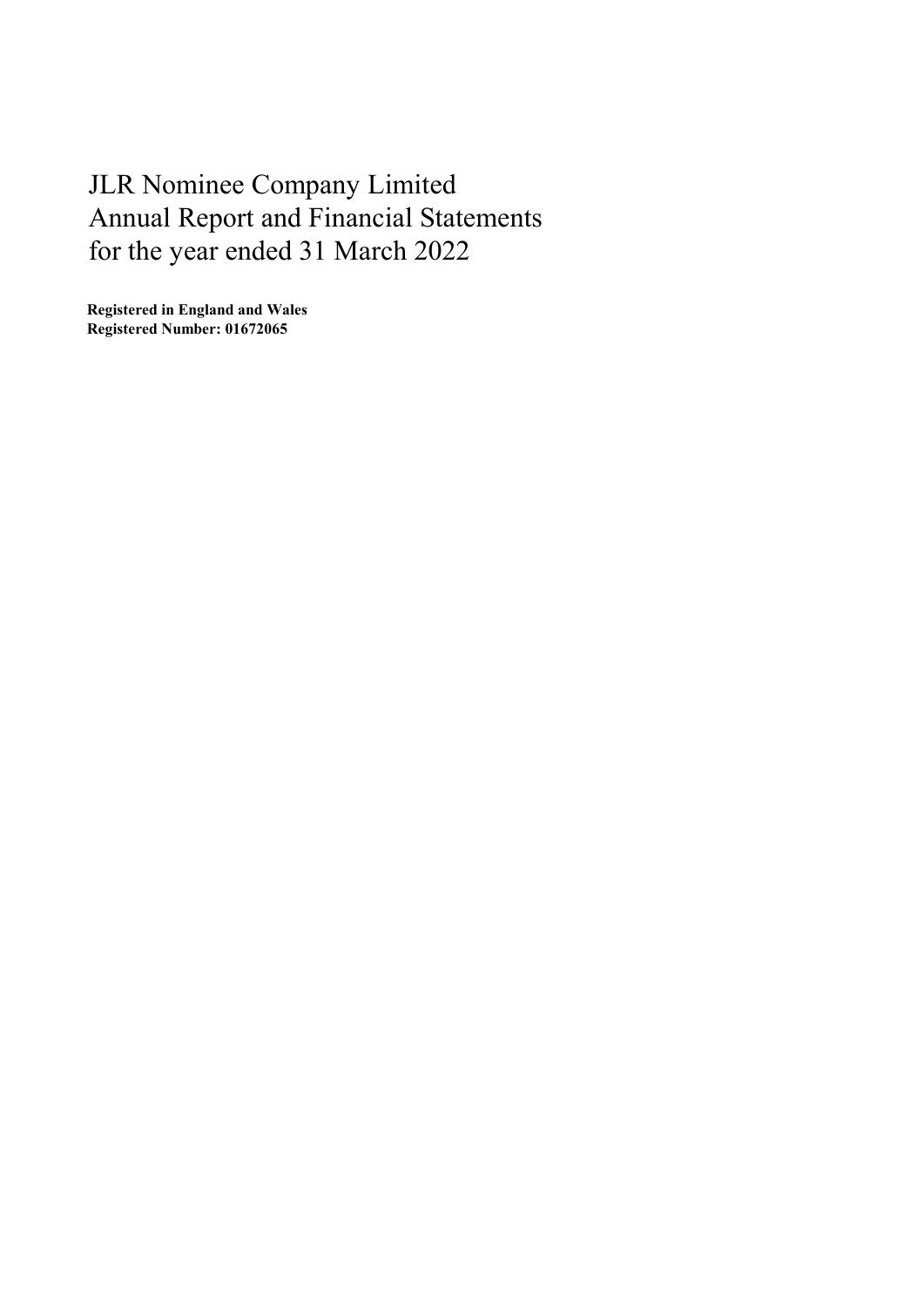# JLR Nominee Company Limited Annual Report and Financial Statements for the year ended 31 March 2022

### Directors and Advisors

#### **Directors**

K.J. Benjamin A.J. Mardell

#### **Secretary**

A.J. Beaton H.S. Cairns

### Registered Office

Abbey Road Whitley Coventry CV3 4LF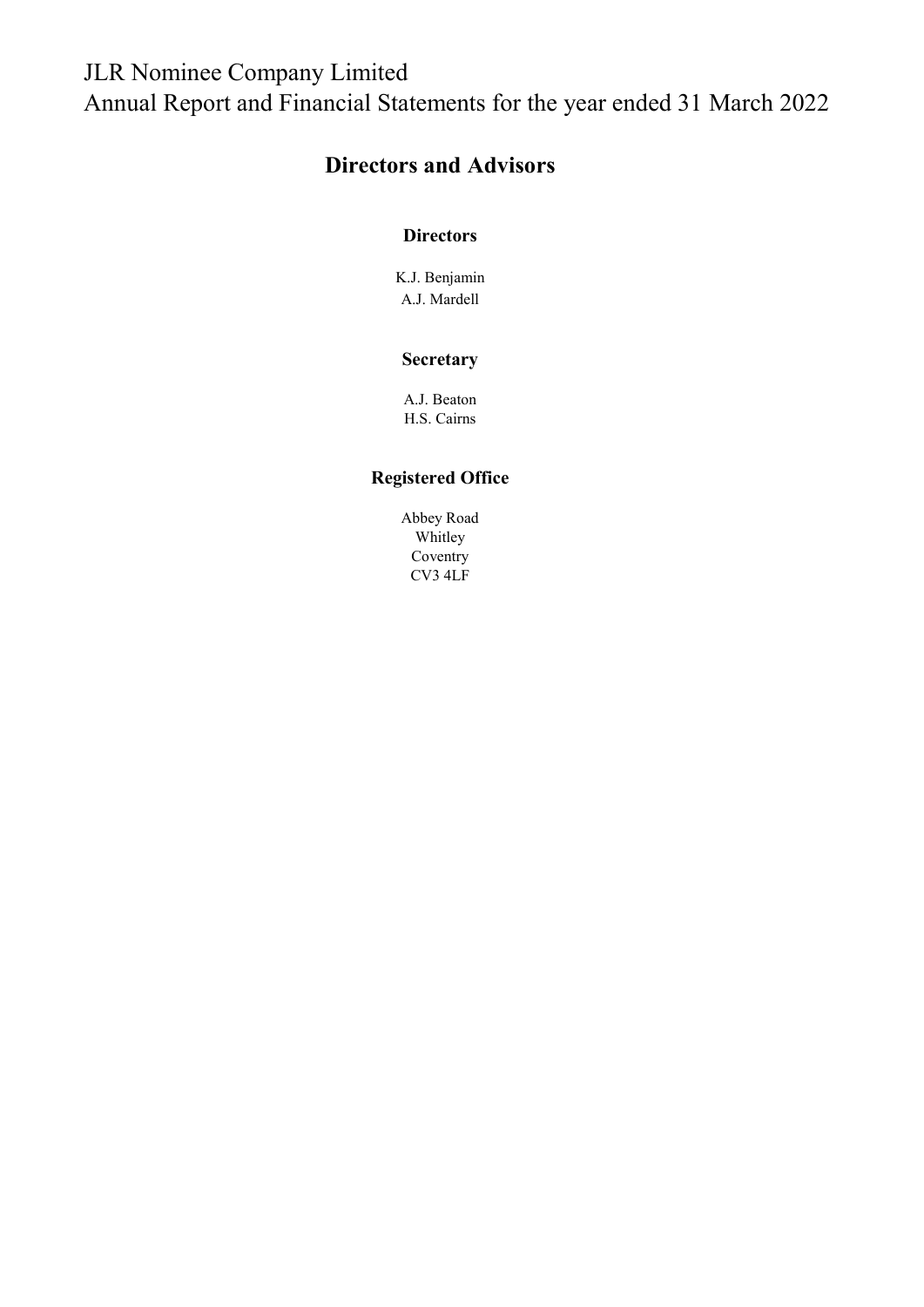# JLR Nominee Company Limited Annual Report and Financial Statements for the year ended 31 March 2022

# Contents

| Directors' report                  |  |
|------------------------------------|--|
| Income statement and Balance sheet |  |
| Notes to the financial statements  |  |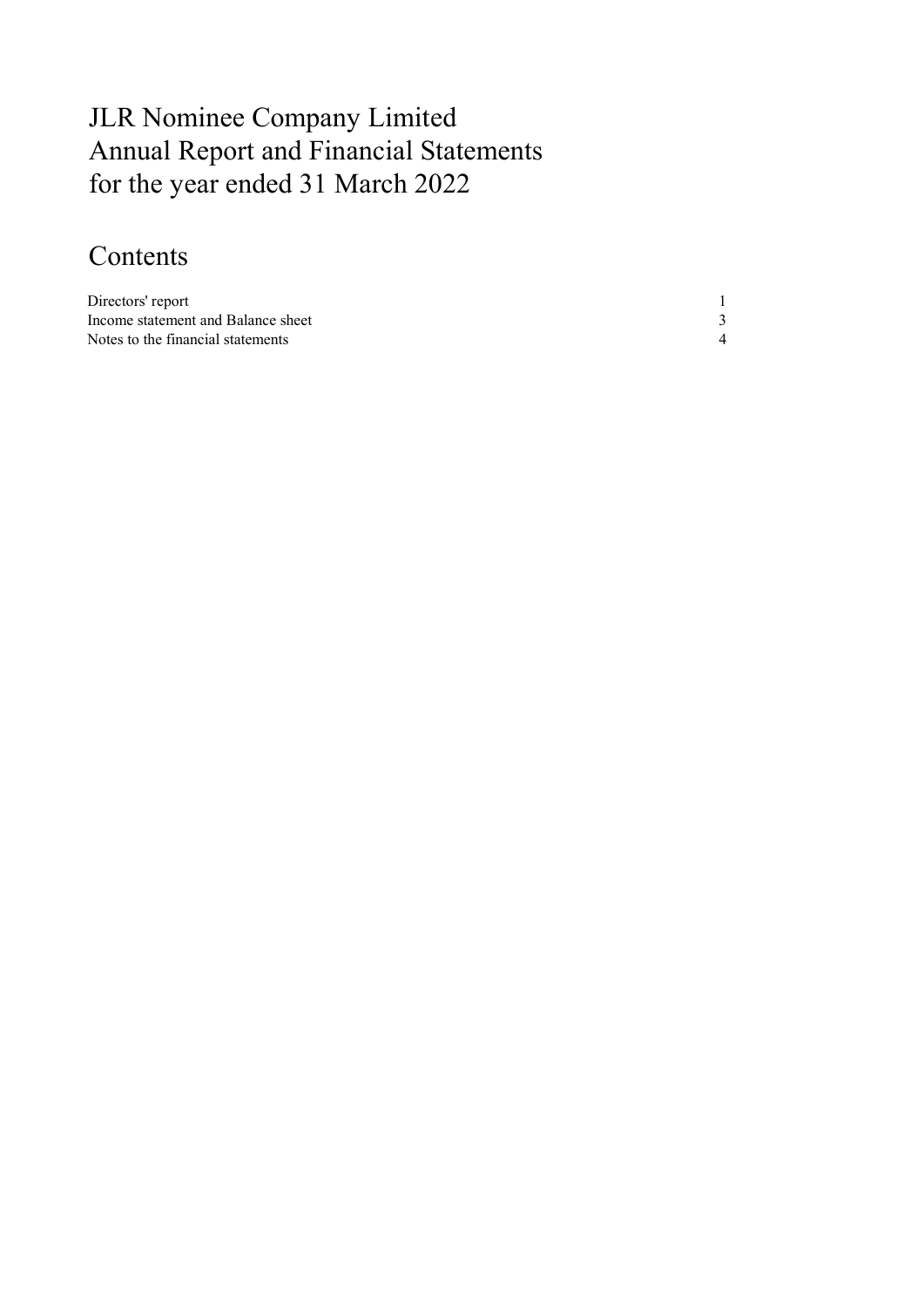### JLR Nominee Company Limited Annual Report and Financial Statements for the year ended 31 March 2022

### Directors' report for the year ended 31 March 2022

The directors submit the Annual Report and Financial Statements for the year ended 31 March 2022 for JLR Nominee Company Limited ("the Company").

#### Activity

The Company is a wholly owned subsidiary of Jaguar Land Rover Limited. The Company did not trade during either the current or prior financial year.

#### Review of business

The Company has been dormant as defined in section 1169 of Companies Act 2006 throughout the year and preceding financial year. It is anticipated that the Company will remain dormant for the foreseeable future. Key performance indicators and principal risks are not considered necessary for an understanding of the development, performance or position of the business of the Company.

#### Dividends

No dividend is proposed (2021: £nil).

#### **Directors**

The directors of the Company during the year and since the balance sheet date are as follows:

K.J. Benjamin A.J. Mardell

The Company's intermediate parent, Jaguar Land Rover Automotive plc, maintained director's liability insurance for all directors during the financial year.

#### Strategic report exemption

The Company has elected not to prepare a Strategic report. Under section 414B of the Companies Act 2006, the Company which, despite being part of ineligible group, otherwise qualifies as small and as such has taken advantage of the exemption available with regard to preparing a Strategic report.

#### Going concern

The directors have considered the going concern position of the Company at 31 March 2022 and the projected cash flows and financial performance of the Company for at least 12 months from the date of approval of these financial statements. The directors consider, after making appropriate enquiries and taking into consideration the current dormant status of the Company, that the Company has adequate resources to continue in operation as a going concern for the foreseeable future. Accordingly, the directors continue to adopt the going concern basis in preparing these financial statements.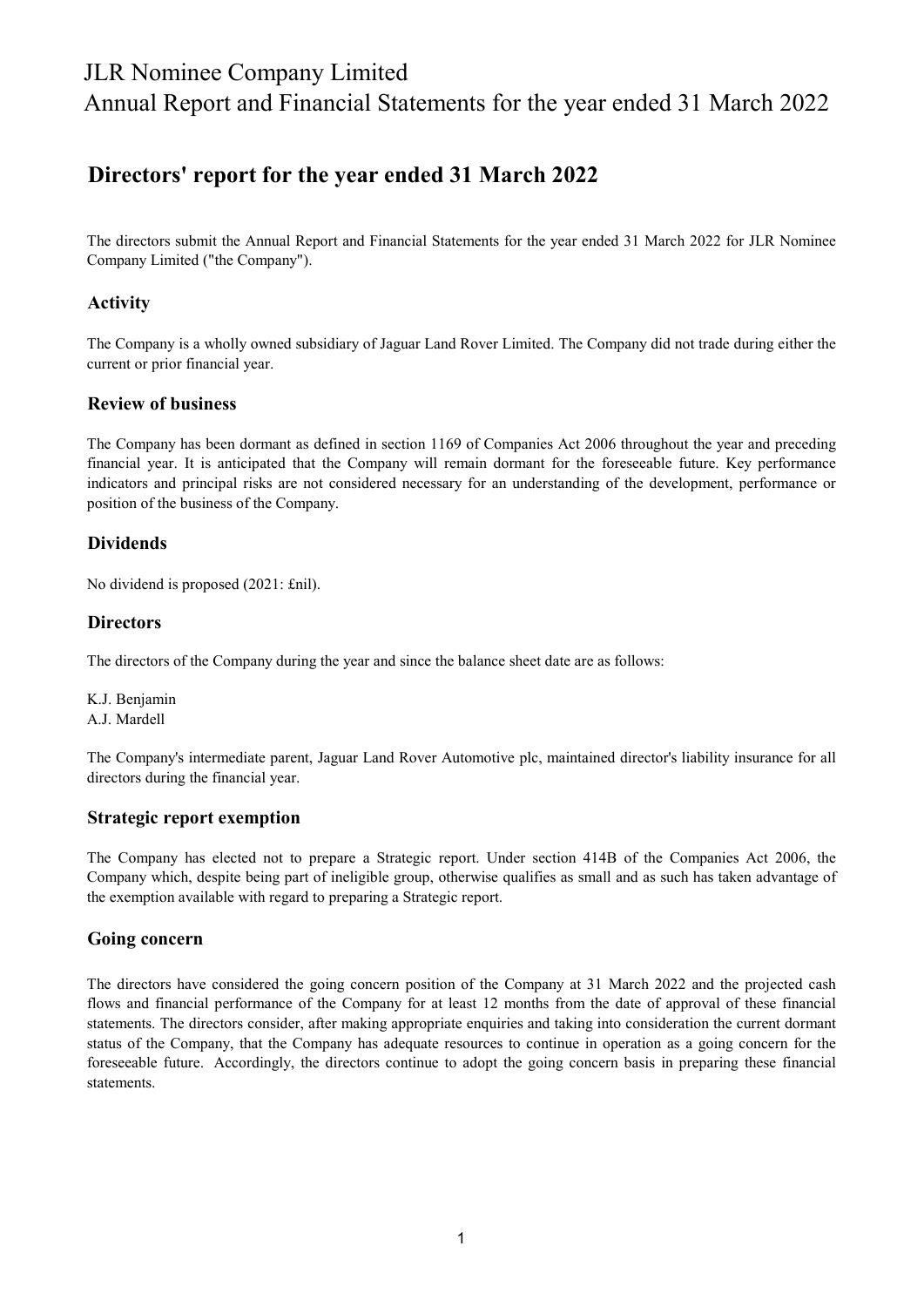### JLR Nominee Company Limited

Annual Report and Financial Statements for the year ended 31 March 2022

### Directors' report for the year ended 31 March 2022 (continued)

#### Statements of directors' responsibility in respect of the Directors' report and the financial statements

The directors are responsible for preparing the Directors' report and the financial statements in accordance with applicable law and regulations.

Company law requires the directors to prepare financial statements for each financial year. Under that law the directors have elected to prepare the financial statements in accordance with International Financial Reporting Standards (IFRSs).

Under Company law the directors must not approve the financial statements unless they are satisfied that they give a true and fair view of the state of affairs of the Company and of the profit or loss of the Company for that period.

In preparing these financial statements, the directors are required to:

- select suitable accounting policies and then apply them consistently;
- make judgements and estimates that are reasonable and prudent;
- state whether applicable IFRS accounting standards have been followed, subject to any material departures disclosed and explained in the financial statements;
- assess the Company's ability to continue as a going concern, disclosing, as applicable, matters related to going concern; and
- use the going concern basis of accounting unless they either intend to liquidate the company or to cease operations, or have no realistic alternative but to do so.

The directors are responsible for keeping adequate accounting records that are sufficient to show and explain the Company's transactions and disclose with reasonable accuracy at any time the financial position of the Company and to enable the directors to ensure that the financial statements comply with the Companies Act 2006. They are responsible for such internal control as they determine is necessary to enable the preparation of financial statements that are free from material misstatement, whether due to fraud or error, and have general responsibility for taking such steps as are reasonably open to them to safeguard the assets of the company and to prevent and detect fraud and other irregularities.

#### Auditors

For the year ended 31 March 2022 the Company was entitled to exemption from audit under section 480 of the Companies Act 2006.

The members have not required the Company to obtain an audit in accordance with section 476 of the Companies Act 2006.

The directors acknowledge their responsibilities for complying with the requirements of the Act with respect to accounting records and the preparation of the accounts.

By order of the Board of Directors,

6 June 2022 Company Secretary H.S. Cairns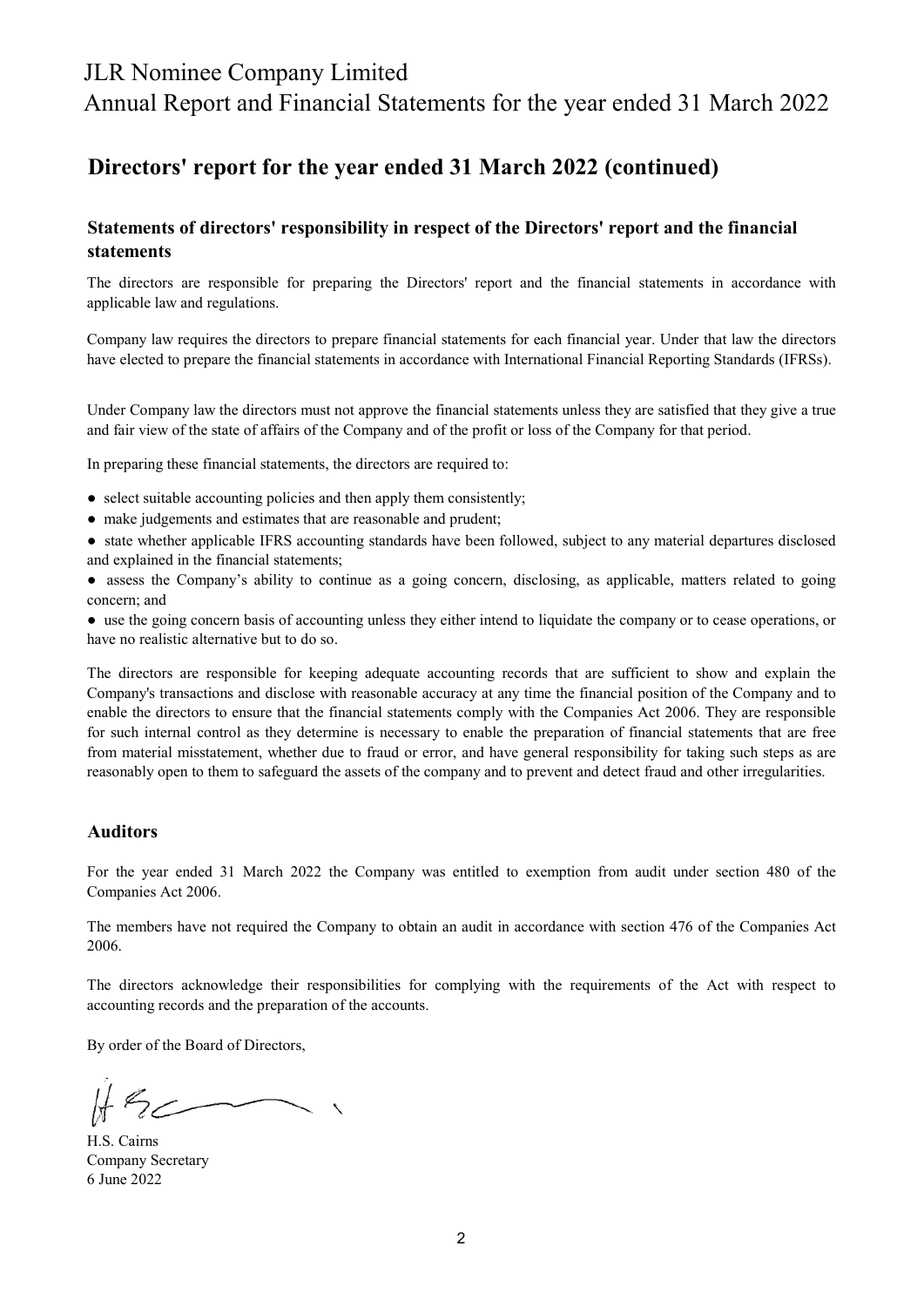## JLR Nominee Company Limited Annual Report and Financial Statements for the year ended 31 March 2022

#### Income statement for the year ended 31 March 2022

During the year ended 31 March 2022 and the preceding financial year, the Company did not trade, received no income and incurred no expenditure. Consequently, the Company has made neither a profit nor a loss and has no recognised gains or losses.

#### Balance sheet as at 31 March 2022

|                                          | <b>Note</b> | 2022       | 2021 |
|------------------------------------------|-------------|------------|------|
|                                          |             | £          | £    |
| <b>Current assets</b>                    |             |            |      |
| Amounts owed by immediate parent company |             | 100        | 100  |
| <b>Net assets</b>                        |             | <b>100</b> | 100  |
| <b>Capital and reserves</b>              |             |            |      |
| Called up share capital                  | 3           | 100        | 100  |
| Profit and loss account                  | 4           |            |      |
| <b>Total shareholder's funds</b>         |             | 100        | 100  |

Audit Exemption Statement:

a) For the year ended 31 March 2022 the Company was entitled to exemption from audit under section 480 of the Companies Act 2006 relating to dormant companies.

Directors' Responsibilities:

- a) The members have not required the Company to obtain an audit of its accounts for the year ended 31 March 2022 in accordance with section 476 of the Companies Act 2006.
- b) The directors acknowledge their responsibilities for complying with the requirements of the Act with respect to accounting records and the preparation of the accounts.

These accounts have been prepared in accordance with all provisions applicable to companies subject to the small companies regime.

The financial statements on pages 3 and 4 were approved by the Board of Directors on 6 June 2022 and were signed on its behalf by:

Director K. J. Benjamin

Registered Number: 01672065